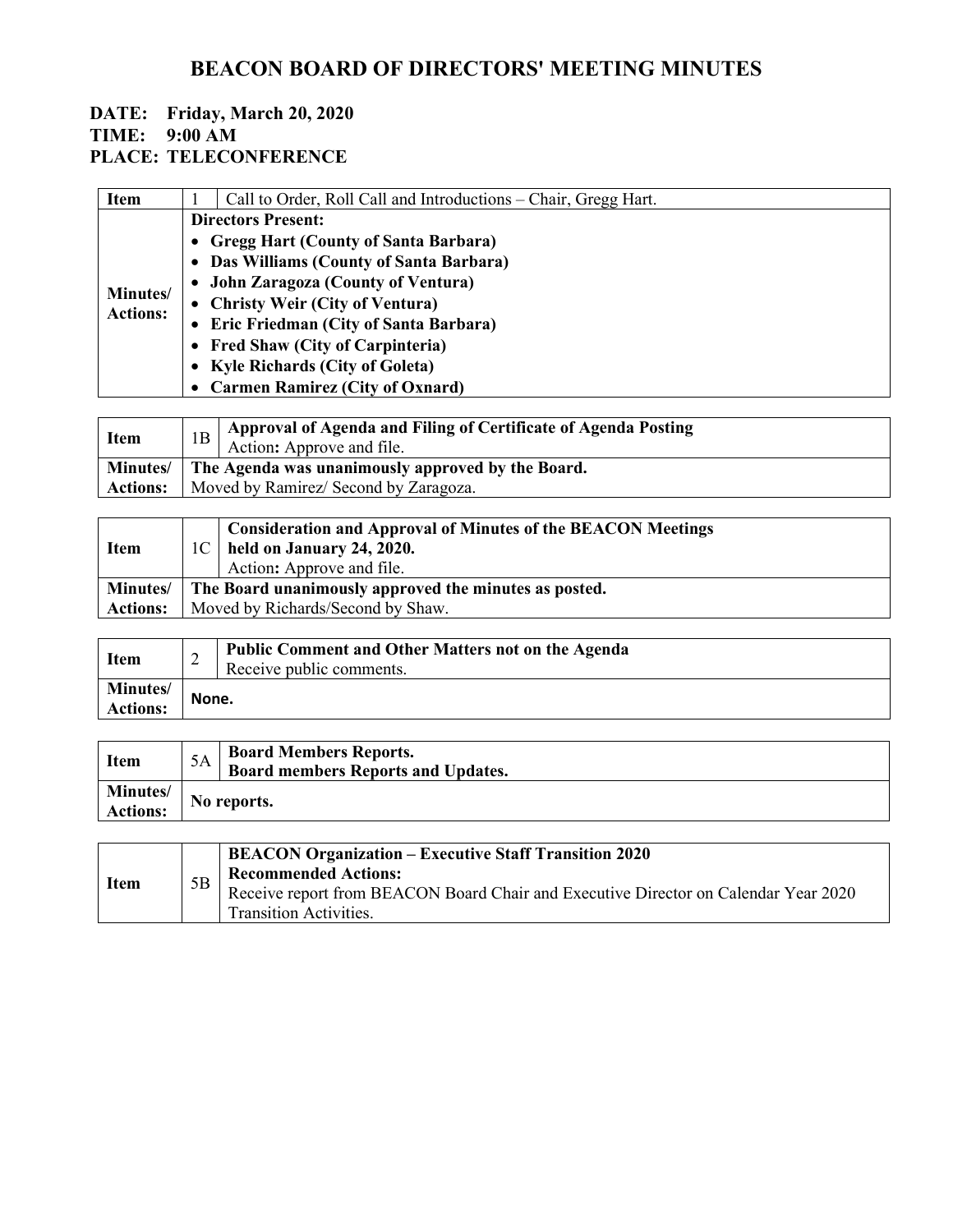# **BEACON BOARD OF DIRECTORS' MEETING MINUTES**

### **DATE: Friday, March 20, 2020 TIME: 9:00 AM PLACE: TELECONFERENCE**

 $\overline{\phantom{a}}$ 

|                 | Mr. Brian Brennan reported that at the January 24, 2020 Board Meeting, the Board approved the                              |
|-----------------|----------------------------------------------------------------------------------------------------------------------------|
|                 | formation of an Executive Staff Transition Subcommittee and Mr. Marc Beyeler as Deputy                                     |
|                 | Executive Director. On March 6 the Subcommittee consisting of Directors Gama, Weir, Hart,                                  |
|                 | Richards and Shaw, met to discuss the scope of work of the Executive Director, an Executive                                |
|                 | Director Compensation Study and a BEACON budget assessment.                                                                |
|                 | The recommendations of the Subcommittee were as follows:                                                                   |
|                 | Full time Executive Director compensation at \$134K was appropriate.<br>$\bullet$                                          |
|                 | Doubling the dues to cover the cost of a full-time Ex Director was appropriate.<br>٠                                       |
|                 | Three tiers of membership dues are appropriate based on size of jurisdiction.<br>$\bullet$                                 |
|                 | The Deputy Ex Director would begin role as Ex Director starting in January 2021.<br>$\bullet$                              |
|                 | As an option, existing BEACON reserves could be used to cover the period of Jan 2021                                       |
|                 | through June 2021.                                                                                                         |
|                 | Budget options of less than doubling should also be evaluated.                                                             |
|                 | Director Zaragoza indicated that 100% approval of Board is required for a dues increase and                                |
|                 | therefore all jurisdictions must be on board with strategy. City of Port Hueneme may have concerns                         |
|                 | with a doubling of current dues.                                                                                           |
|                 | Ex Director Brennan indicated he was not sure of appetite of PH Council.                                                   |
|                 | Director Shaw indicated he would discuss with the Carpinteria City Manager and wants a                                     |
|                 | presentation to City Council.                                                                                              |
|                 | Director Richards indicated he would also discuss with the Goleta City Manager. He believed that                           |
|                 | the actual increase in fees in absolute terms was actually quite low. He requested a written report or                     |
|                 | presentation and evaluations of smaller dues increase of 50% and 75% increase.                                             |
| Minutes/        | Director Friedman indicated that the Ex Director as been pro-bono for a long time and now it is                            |
| <b>Actions:</b> | time to secure a funded position. He said he would discuss with his City Manager also and also                             |
|                 | requested a letter and or presentation.                                                                                    |
|                 | Director Ramirez stated she echoed the thoughts of Mr. Friedman and that the City of Oxnard was                            |
|                 | currently very fiscally adverse.                                                                                           |
|                 | Director Zaragoza indicated he would discuss with Port Hueneme and supported a phased                                      |
|                 | approach to increases in dues.                                                                                             |
|                 | Director Williams indicated that these are tough financial times but that the coastline and our                            |
|                 | beaches were one of the most (if not the most) critical asset the Central Coast has.                                       |
|                 | Director Hart mirrored Director William's sentiment that the biggest economic asset of our                                 |
|                 | community is the coast.<br>There was consensus that a PowerPoint with audio overlay should be prepared for distribution to |
|                 | member agencies.                                                                                                           |
|                 | Director Hart asked what percentage of dues increase would be reasonable for each member                                   |
|                 | agency?                                                                                                                    |
|                 | Director Shaw: 75%                                                                                                         |
|                 | Director Richards: 75%                                                                                                     |
|                 | Director Friedman: 100%                                                                                                    |
|                 | Director Ramirez: 75% but start at 100%                                                                                    |
|                 | Director Ramirez: 100%                                                                                                     |
|                 | Director Williams: 100%                                                                                                    |
|                 |                                                                                                                            |
|                 | <b>BOARD ACTIONS:</b>                                                                                                      |
|                 | The Board received and filed the report.                                                                                   |
|                 | Moved by Friedman/Second by Shaw.                                                                                          |
|                 |                                                                                                                            |